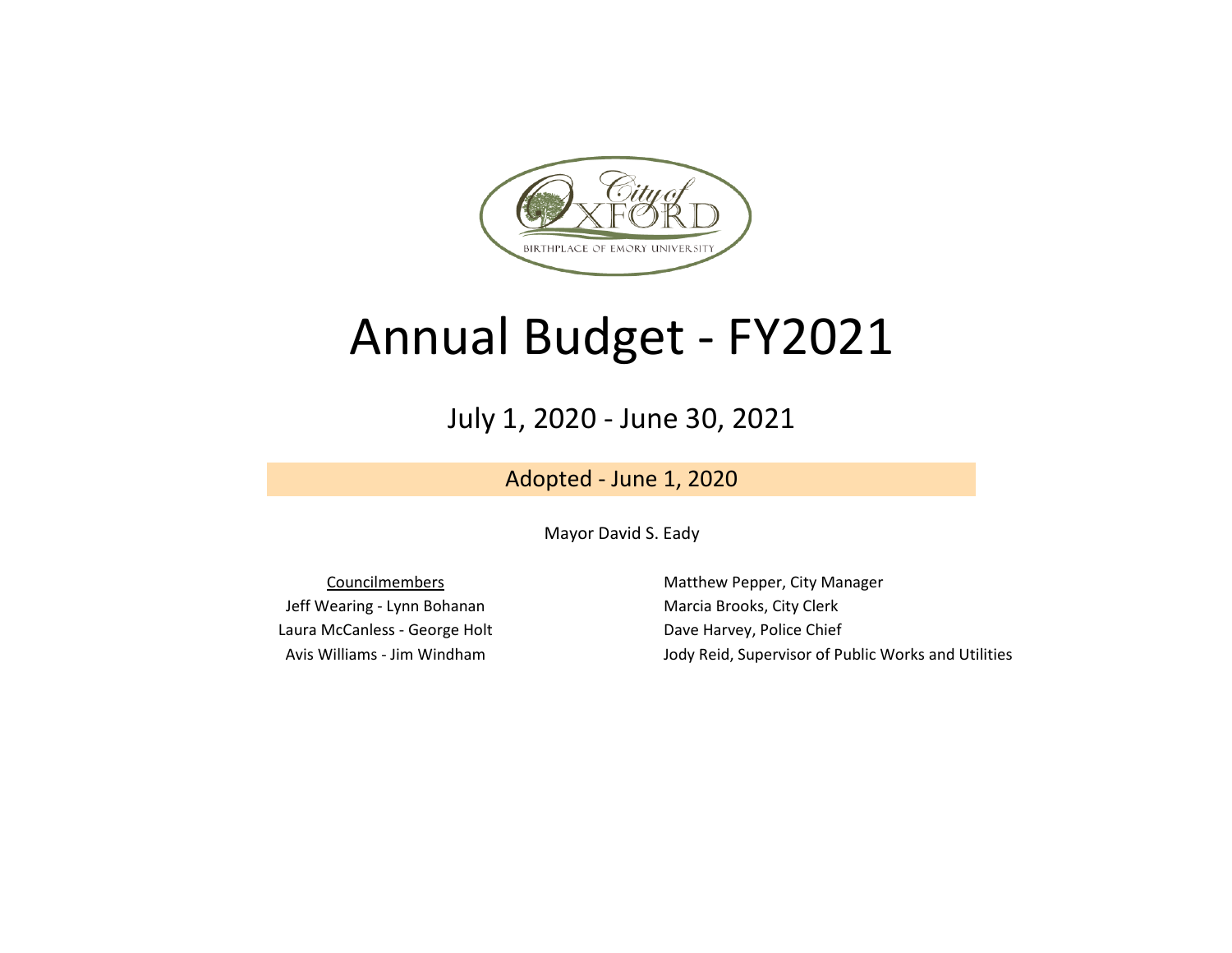|  |                               |                                        |           |             |                                           |                          | FY 2020         | FY2021      |                                                         |
|--|-------------------------------|----------------------------------------|-----------|-------------|-------------------------------------------|--------------------------|-----------------|-------------|---------------------------------------------------------|
|  | <b>Acct Number</b>            | <b>Description</b>                     |           |             | FY2019 Budget FY2019 Actual FY2020 Budget | <b>Thru April</b>        | <b>Estimate</b> | Recommend   | <b>Comments</b>                                         |
|  | <b>GENERAL FUND - REVENUE</b> |                                        |           |             |                                           | 83.3%                    |                 |             |                                                         |
|  |                               |                                        |           |             |                                           |                          |                 |             | Due to lag effects and the nature of the economic       |
|  | 1 100-0000-311100-000         | Real Property Tax-Current Yr.          | 95,000    | 110,827     | 110,000                                   | 118,338                  | 110,000         |             | 110,000 recession, we held property taxes flat.         |
|  | 2 100-0000-311200-000         | Property Tax - Prior Year              | 5,000     | 3,728       | 5,000                                     | 3,066                    | 3,679           | 5,000       |                                                         |
|  | 3 100-0000-311310-000         | Motor Vehicle Adv.                     | 21,500    | 20,414      | 21,000                                    | 21,355                   | 25,625          | 5,000       |                                                         |
|  | 100-0000-311315-000           | Motor Vehicle TAVT                     | 28,000    | 49,523      | 45,000                                    | 96,443                   | 115,732         | 50,000      |                                                         |
|  | 100-0000-311340-000           | Intangible Tax                         | 4,900     | 1,324       | 3,000                                     | 3,240                    | 3,888           | 3,000       |                                                         |
|  | 6 100-0000-311600-000         | <b>Real Estate Transfer Tax</b>        | 1,500     | 1,090       | 1,000                                     | 1,286                    | 1,544           | 1,000       |                                                         |
|  | 100-0000-311710-000           | <b>Electric Franchise Tax</b>          | 2,000     | 2,237       | 2,200                                     | 2,160                    | 2,000           | 2,000       |                                                         |
|  | 8 100-0000-311730-000         | <b>Gas Franchise Tax</b>               | 12,000    | 14,567      | 12,000                                    | 11,861                   | 14,234          | 14,000      |                                                         |
|  | 9 100-0000-311750-000         | TV Cable Franchise Tax                 | 28,000    | 29,842      | 28,000                                    | 32,175                   | 38,610          | 30,000      |                                                         |
|  | 10 100-0000-311760-000        | Telephone Franchise Tax                | 6,800     | 4,440       | 4,500                                     | 5,253                    | 4,500           | 4,400       |                                                         |
|  | 11 100-0000-313100-000        | LOST Sales & Use Tax                   | 340,000   | 404,977     | 360,000                                   | 353,528                  | 424,234         |             | 320,000 Reflects a 20% reduction from FY19 collections. |
|  | 12 100-0000-316100-000        | <b>General Occupational Tax</b>        | 12,000    | 11,360      | 11,500                                    | 11,303                   | 12,000          |             | 11,500 Business License                                 |
|  | 13 100-0000-316200-000        | <b>Insurance Premium Tax</b>           | 141,000   | 152,453     | 161,000                                   | 161,939                  | 161,939         |             | 166,000 One check per year, based on population.        |
|  | 14 100-0000-319000-000        | Penalty/Interest on Del Taxes          | 1,200     | 1,393       | 1,300                                     | 890                      | 1,069           | 1,200       |                                                         |
|  | 15 100-0000-322901-000        | Misc. Income                           | 1,000     | 1,334       | 1,500                                     | 466                      | 559             | 1,000       |                                                         |
|  | 16 100-0000-323100-000        | <b>General Building Permits</b>        |           | 36,155      | 15,000                                    | 5,724                    | 6,868           | 10,000      |                                                         |
|  | 17 100-0000-335800-000        | Intergovernmental Revenues             | 25,000    | 46,038      | 26,000                                    | 27,705                   | 26,000          |             | 20,000 Local Maintenance Improvement Grant (LMIG)       |
|  | 18 100-0000-341400-000        | <b>Printing/Duplicating Service</b>    | 200       | 129         | 200                                       | 113                      | 136             | 200         |                                                         |
|  | 19 100-0000-341910-000        | <b>Election Qualifying Fees</b>        | 600       | $\Omega$    | 1,200                                     | 792                      | 792             | $\Omega$    |                                                         |
|  | 20 100-0000-349100-000        | <b>Cemetery Fees</b>                   | 4,000     | 3,100       | 2,000                                     | 500                      | 600             | 2,000       |                                                         |
|  | 21 100-0000-349300-000        | <b>Bad Check Fees</b>                  | 1,000     | 750         | 1,000                                     | 480                      | 576             | 1,000       |                                                         |
|  | 22 100-0000-351000-000        | Fines & Forfeitures                    | 70,000    | 102,890     | 80,000                                    | 67,961                   | 81,553          | 80,000      |                                                         |
|  | 23 100-0000-361000-000        | <b>Interest Revenues</b>               | 6,500     | 65,360      | 30,000                                    | 38,495                   | 46,194          |             | 15,000 Reflects a decrease in interest rates.           |
|  | 24 100-0000-381000-000        | <b>Rents and Royalties</b>             | 1,500     | 55          | 1,500                                     | 2,025                    | 2,430           | 5,000       |                                                         |
|  | 25 100-0000-381001-000        | Lease Agreement Income                 | 30,000    | 31,710      | 31,710                                    | $\Omega$                 | 31,710          |             | 31,710 Whatcoat Building                                |
|  | 26 100-0000-381002-000        | Lease - Verizon                        | 26,941    | 26,602      | 27,154                                    | 22,685                   | 27,222          |             | 27,833 Water Tower Antenna - Verizon Wireless           |
|  | 27 100-0000-392300-000        | Proceeds-Dispose of Assets             | 1,000     | $\Omega$    | 1,000                                     | $\overline{0}$           | $\Omega$        | 1,000       |                                                         |
|  |                               | <b>FY2021 REVENUES TOTAL</b>           | \$866,641 | \$1,122,298 | \$983,764                                 | \$989,781                | \$1,143,692     | \$917,843   |                                                         |
|  |                               | PRIOR YEAR UNASSIGNED FUND BALANCE     |           |             |                                           |                          |                 |             | FY2019 unassigned fund balance from the General         |
|  |                               |                                        |           |             |                                           | $\overline{\phantom{a}}$ | \$100,000 Fund  |             |                                                         |
|  |                               | <b>FY2021 GENERAL FUND GRAND TOTAL</b> |           |             |                                           |                          | $\sim$          | \$1,017,843 |                                                         |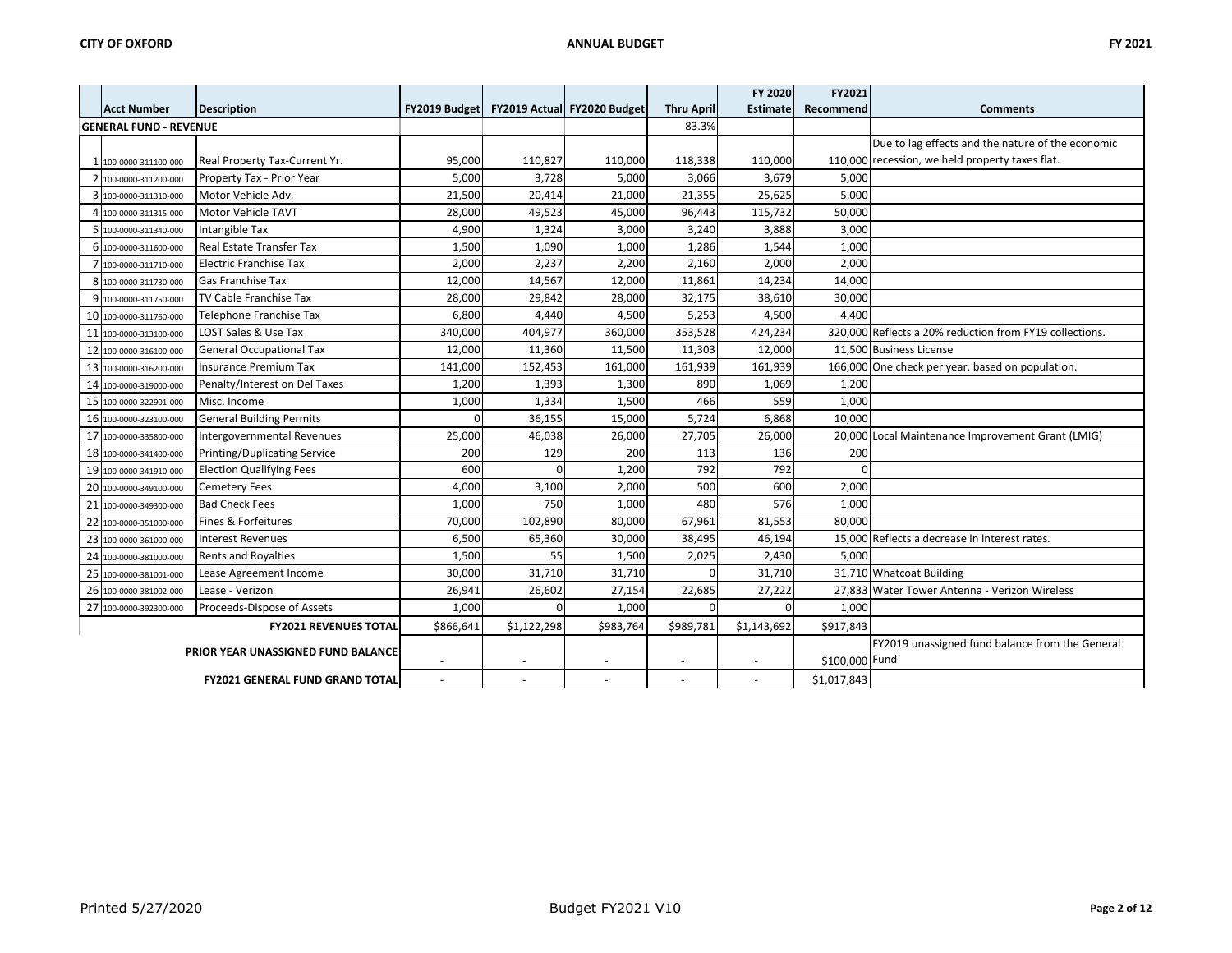|                                    |                                 |                      |          |                             |                   | FY 2020         | FY2021    |                             |
|------------------------------------|---------------------------------|----------------------|----------|-----------------------------|-------------------|-----------------|-----------|-----------------------------|
| Acct Number                        | <b>Description</b>              | <b>FY2019 Budget</b> |          | FY2019 Actual FY2020 Budget | <b>Thru April</b> | <b>Estimate</b> | Recommend | <b>Comments</b>             |
| <b>GENERAL FUND - EXPENDITURES</b> |                                 |                      |          |                             |                   |                 |           |                             |
| <b>CITY COUNCIL</b>                |                                 |                      |          |                             |                   |                 |           |                             |
| 1 100.1100.511100.000              | Regular Employees               | 34,800               | 30,000   | 34,800                      | 24,200            | 29,040          | 34,800    |                             |
| 2 100.1100.512200.000              | Social Security (FICA)          | 2,663                | 2,295    | 2,663                       | 1,851             | 2,222           | 2,662     |                             |
| 3 100.1100.523100.000              | Liability Insurance             | 12,000               | 10,818   | 12,000                      | 9,907             | 12,000          |           | 10,000 Annual bill in April |
| 4 100.1100.523600.000              | <b>Education &amp; Training</b> | 3,000                | 2,141    | 6,000                       | 3,083             | 3,700           | 3,750     |                             |
| 5 100.1400.511100.000              | Reg Employees - Election        | 600                  |          | 650                         | 475               | 475             |           |                             |
|                                    | <b>SUBTOTAL</b>                 | \$53,063             | \$45,254 | \$56,113                    | \$39,517          | \$47,436        | \$51,212  |                             |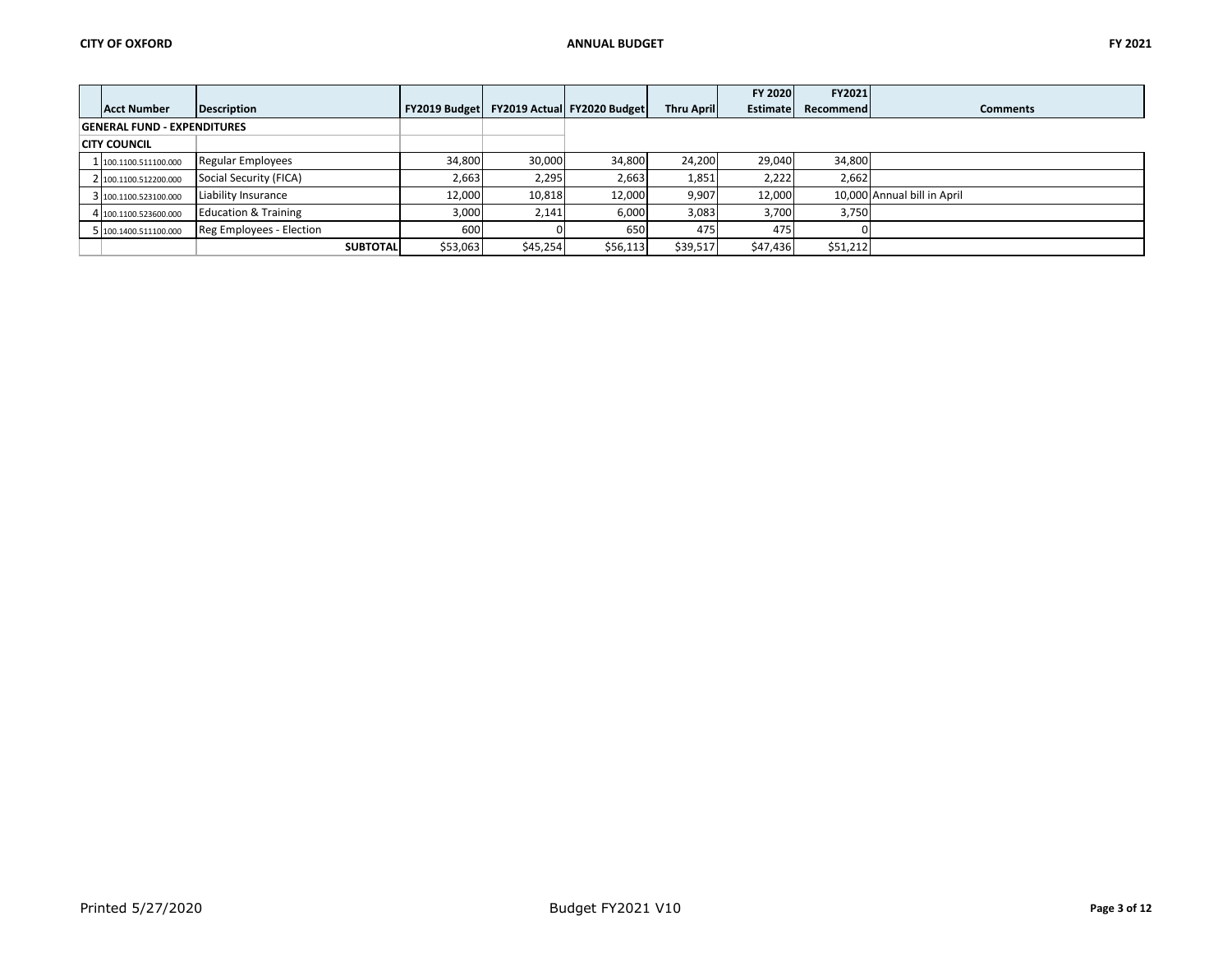|   |                           |                                      |           |            |                                           |                   | FY 2020         | FY2021    |                                                                       |
|---|---------------------------|--------------------------------------|-----------|------------|-------------------------------------------|-------------------|-----------------|-----------|-----------------------------------------------------------------------|
|   | <b>Acct Number</b>        | <b>Description</b>                   |           |            | FY2019 Budget FY2019 Actual FY2020 Budget | <b>Thru April</b> | <b>Estimate</b> | Recommend | <b>Comments</b>                                                       |
|   | <b>GENERAL GOVERNMENT</b> |                                      |           |            |                                           |                   |                 |           |                                                                       |
|   | 1 100.1500.511100.000     | <b>Regular Employees</b>             | 235,717   | 221,315    | 221,854                                   | 171,319           | 205,583         | 230,444   |                                                                       |
|   | 2 100.1500.511300.000     | Overtime                             | 6,000     | 3,585      | 5,000                                     | 6,832             | 8,199           | 6,000     |                                                                       |
|   | 3 100.1500.512100.000     | Employee Insurance                   | 70,452    | 64,107     | 60,313                                    | 31,324            | 37,589          |           | 58,673 Health and Life Insurance                                      |
|   | 4 100.1500.512200.000     | Social Security (FICA)               | 18,415    | 16,968     | 17,354                                    | 13,674            | 16,409          | 18,088    |                                                                       |
|   | 5 100.1500.512400.000     | <b>Retirement Plan Expense</b>       | 31,979    | 37,910     | 13,348                                    | 16,722            | 20,067          | 20,500    |                                                                       |
|   | 6 100.1500.512450.000     | Retirement Cont. (DC) 401            | 7,332     | 3,575      | 9,715                                     | 4,937             | 5,924           | 10,253    |                                                                       |
|   | 7 100.1500.512700.000     | Workers' Comp Insurance              | 1,000     | 269        | 1,000                                     | 725               | 870             | 1,000     |                                                                       |
|   | 8 100.1500.512900.000     | <b>Unemployment Payments</b>         | 2,000     |            | 2,000                                     | 4,200             | 5,040           | 2,000     |                                                                       |
| 9 | 100.1500.521200.000       | Professional                         | 110,000   | 77,652     | 110,000                                   | 77,850            | 93,421          |           | 80,000 City Attorney, CPA Firm, Audit Services, Tax Assessor's Office |
|   | 10 100.1500.521200.001    | <b>Code Enforcement Services</b>     | 5000      | 2,315      | 5,000                                     | 1,170             | 1,404           |           | 5,000 Contract with Bureau Veritas                                    |
|   | 11 100.1500.521200.002    | <b>Building Permit (BV)</b>          |           |            | 11,250                                    | 4,362             | 5,234           |           | 11,250 Contract with Bureau Veritas                                   |
|   | 12 100.1500.521202.000    | Fire Services - Newton County        | 22,000    | 23,871     | 26,500                                    | 26,114            | 26,114          |           | 29,000 Annual bill to Newton County                                   |
|   | 13 100.1500.521300.000    | <b>Technical Purchased Service</b>   | 40,700    | 41,417     | 42,500                                    | 41,551            | 49,861          | 45,000    |                                                                       |
|   | 14 100.1500.522200.000    | Repairs & Maintenance                | 30,000    | 21,417     | 40,000                                    | 15,323            | 18,388          | 20,000    |                                                                       |
|   | 15 100.1500.522200.001    | <b>Whatcoat Building Maintenance</b> | 5,000     | 225        | 5,000                                     | O                 |                 | 5,000     |                                                                       |
|   | 16 100.1500.522200.002    | YH Welcome Center                    | 100,000   | $\sqrt{ }$ | 30,000                                    | O                 |                 | 5,000     |                                                                       |
|   | 17 100.1500.523100.000    | Liability Insurance                  | 10,000    | 12,019     | 11,000                                    | 9,254             | 10,000          |           | 11,000 Annual bill in April                                           |
|   | 18 100.1500.523200.000    | Telephone - Postage                  | 24,000    | 25,166     | 25,200                                    | 20,727            | 24,872          | 25,500    |                                                                       |
|   | 19 100.1500.523200.001    | Telephone System Upgrades            |           |            | 8,200                                     | 8,150             | 8,150           |           |                                                                       |
|   | 20 100.1500.523300.000    | <b>Advertising &amp; Promotions</b>  | 7,000     | 6,849      | 7,000                                     | 6,171             | 7,406           | 7,000     |                                                                       |
|   | 21 100.1500.523320.000    | July 4th Parade Expenses             | 6,000     | 4,994      | 6,000                                     | 2,641             | 3,169           | 6,000     |                                                                       |
|   | 22 100.1500.523600.000    | Dues & Fees                          | 9,000     | 5,770      | 9,000                                     | 7,290             | 8,748           | 9,000     |                                                                       |
|   | 23 100.1500.523700.000    | <b>Education &amp; Training</b>      | 8,000     | 7,399      | 12,000                                    | 4,473             | 5,368           | 7,500     |                                                                       |
|   |                           |                                      |           |            |                                           |                   |                 |           | Includes COVID-19 Supplies (masks, gloves, hand                       |
|   | 24 100.1500.531100.000    | Supplies & Materials                 | 18,000    | 18,784     | 19,000                                    | 14,307            | 17,169          |           | 24,000 sanitizer, etc.).                                              |
|   | 25 100.1500.531200.000    | <b>Energy - Utilities</b>            | 15,000    | 15,507     | 16,000                                    | 12,747            | 15,296          | 16,000    |                                                                       |
|   | 26 100.1500.531600.000    | Small Equipment Under \$5,000        | 5,000     | 1,507      | 5,000                                     | 1,923             | 2,307           | 5,000     |                                                                       |
|   | 27 100.1500.531600.001    | <b>Computer Upgrades</b>             | 10,000    | 16,312     | 8,000                                     | 6,043             | 8,000           | O         |                                                                       |
|   | 28 100.1500.531600.002    | Security System Upgrade              |           |            | 7,000                                     | 6,686             | 7,000           | $\Omega$  |                                                                       |
|   | 29 100.1500.531700.000    | Other/Meetings & Events              | 5,000     | 2,279      | 7,000                                     | 2,771             | 3,326           | 5,000     |                                                                       |
|   | 30 100.1500.579000.000    | Contingency - General Fund           | 26,171    |            | 23,392                                    | n                 |                 | 25,348    |                                                                       |
|   | 31 100.1500.579010.000    | Contingencies - Cash Over & Short    | 200       | 298        | 200                                       | 50                | 60              | 200       |                                                                       |
|   |                           | <b>SUBTOTAL</b>                      | \$828,965 | \$631,510  | \$764,826                                 | \$519,338         | \$614,973       | \$688,755 |                                                                       |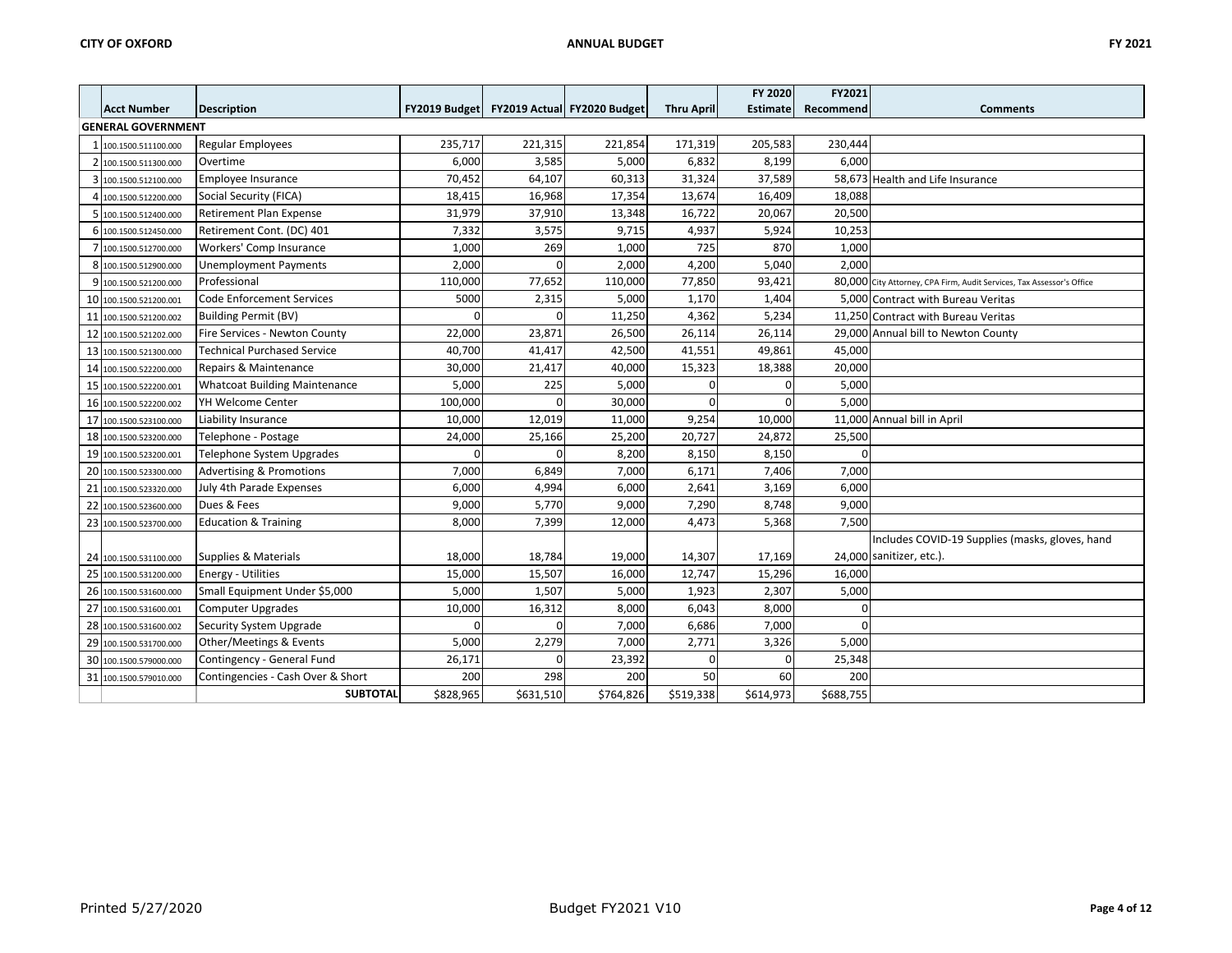|       |                          |                                     |           |           |                                           |                   | <b>FY 2020</b>  | FY2021          |                                                                   |
|-------|--------------------------|-------------------------------------|-----------|-----------|-------------------------------------------|-------------------|-----------------|-----------------|-------------------------------------------------------------------|
|       | <b>Acct Number</b>       | <b>Description</b>                  |           |           | FY2019 Budget FY2019 Actual FY2020 Budget | <b>Thru April</b> | <b>Estimate</b> | Recommend       | <b>Comments</b>                                                   |
| COURT |                          |                                     |           |           |                                           |                   |                 |                 |                                                                   |
|       | 1 100.2500.521200.000    | Contract - Judge                    | 5,000     | 5,000     | 5,000                                     | 3,750             | 5,000           | 5,000           |                                                                   |
|       | 2 100.2500.521210.000    | Contract - Public Defender          | 500       | 500       | 500                                       | $\Omega$          |                 | 500             |                                                                   |
|       | 3 100.2500.521211.000    | Contract - Solicitor                | 4,800     | 7,240     | 4,800                                     | 2,360             | 4,800           | 4,800           |                                                                   |
|       | 4 100.2500.523700.000    | <b>Education - Clerk</b>            | 1,500     | 791       | 3,000                                     | 375               | 450             | 1,000           |                                                                   |
|       | 5 100.2500.523701.000    | Education - Judge                   | 1,200     | 1,660     | 1,200                                     | 325               | 1,200           | 1,200           |                                                                   |
|       | 6 100.2500.523850.000    | Contract - Translator               | 200       |           | 200                                       | $\Omega$          |                 | 200             |                                                                   |
|       |                          | <b>SUBTOTAL</b>                     | \$13,200  | \$15,192  | \$14,700                                  | \$6,810           | \$11,450        | \$12,700        |                                                                   |
|       | <b>POLICE DEPARTMENT</b> |                                     |           |           |                                           |                   |                 |                 |                                                                   |
|       | 7 100.3200.511000.000    | <b>Regular Employees</b>            | 132,981   | 98,775    | 173,830                                   | 119,042           | 142,850         |                 | 178,768 Includes four (4) full-time officers, including the Chief |
|       | 8 100.3200.511300.000    | Overtime                            | 12,000    | 10,587    | 10,000                                    | 7,943             | 9,532           | 10,000          |                                                                   |
|       | 9 100.3200.512100.000    | Employee Insurance                  | 36,710    | 16,865    | 25,987                                    | 9,061             | 10,873          |                 | 30,801 Health and Life Insurance                                  |
|       | 10 100.3200.512200.000   | Social Security (FICA)              | 11,091    | 8,392     | 14,063                                    | 9,714             | 11,657          | 14,441          |                                                                   |
| 11    | 100.3200.512450.000      | Retirement Cont. (DC) 401           | 6,830     | 3,074     | 10,430                                    | 4,572             | 5,486           | 9,711           |                                                                   |
| 12    | 100.3200.512700.000      | Workers' Comp Insurance             | 7,000     | 6,186     | 7,000                                     | 5,213             | 6,256           | 6,500           |                                                                   |
|       | 13 100.3200.521300.000   | Tech Purch Serv/Courtware           | 11,000    | 10,982    | 11,000                                    | 6,916             | 8,299           | 11,000          |                                                                   |
|       | 14 100.3200.522200.000   | Veh & Equip Repairs & Maint         | 9,000     | 5,907     | 10,000                                    | 7,079             | 8,495           | 10.000          |                                                                   |
|       | 15 100.3200.523100.000   | Liability Insurance                 | 14,000    | 11,227    | 12,000                                    | 10,952            | 12,000          |                 | 12,000 Annual bill in April                                       |
|       | 16 100.3200.523200.000   | Telephone-Postage                   | 5,500     | 7,821     | 5,500                                     | 5,237             | 6,284           | 5,500           |                                                                   |
|       | 17 100.3200.523600.000   | Dues & Fees                         | 250       | 162       | 250                                       | 100               | 120             | 250             |                                                                   |
|       | 18 100.3200.523700.000   | <b>Education &amp; Training</b>     | 2,000     | 1,645     | 2,000                                     | 1,374             | 1,649           | 2,000           |                                                                   |
|       | 19 100.3200.523850.000   | Subpoena Fee                        | 200       | $\Omega$  | 200                                       | $\Omega$          | $\Omega$        | 200             |                                                                   |
|       |                          |                                     |           |           |                                           |                   |                 |                 | Increased volume of inmates brought in by city police             |
|       | 20 100.3200.523900.000   | <b>Prisoner Housing &amp; Costs</b> | 12,000    | 12,425    | 12,000                                    | 8,070             | 9,684           | 13,000 officers |                                                                   |
|       |                          |                                     |           |           |                                           |                   |                 |                 | Includes COVID-19 Supplies (masks, gloves, hand                   |
|       | 21 100.3200.531100.000   | Supplies & Materials                | 5,500     | 4,317     | 5,500                                     | 5,263             | 6,316           |                 | 5,500 sanitizer, etc.).                                           |
|       | 22 100.3200.531270.000   | Gasoline                            | 10,000    | 6,741     | 10,000                                    | 5,711             | 6,853           | 10,000          |                                                                   |
|       | 23 100.3200.531600.000   | Small Equipment Under \$5,000       | 5,000     | 3,740     | 5,000                                     | 4,192             | 5,031           | 5.000           |                                                                   |
|       |                          |                                     |           |           |                                           |                   |                 |                 | New laptops for police vehicles; current laptops were             |
|       | 24 100.3200.531600.001   | <b>Computer Upgrades</b>            | 5,000     | 3,647     |                                           | $\Omega$          |                 |                 | 6.500 purchased in 2012 (2), 2014 (1), & 2016 (1)                 |
| 25    | 100.3200.531700.000      | Uniforms                            | 5,000     | 4,095     | 5,000                                     | 4,137             | 4,964           | 5,000           |                                                                   |
|       | 26 100.3200.571000.000   | Training Funds - Payable            | 20,000    | 28,712    | 25,000                                    | 17,620            | 21,144          | 25.000          |                                                                   |
| 27    | 100.3800.342500.000      | E-911 Center                        | 22,500    | 41,224    | 43,000                                    | 24,159            | 24,159          |                 | 25,000 Annual bill                                                |
|       |                          | <b>SUBTOTAL</b>                     | \$333,562 | \$286,526 | \$387,760                                 | \$256,355         | \$301,652       | \$386,170       |                                                                   |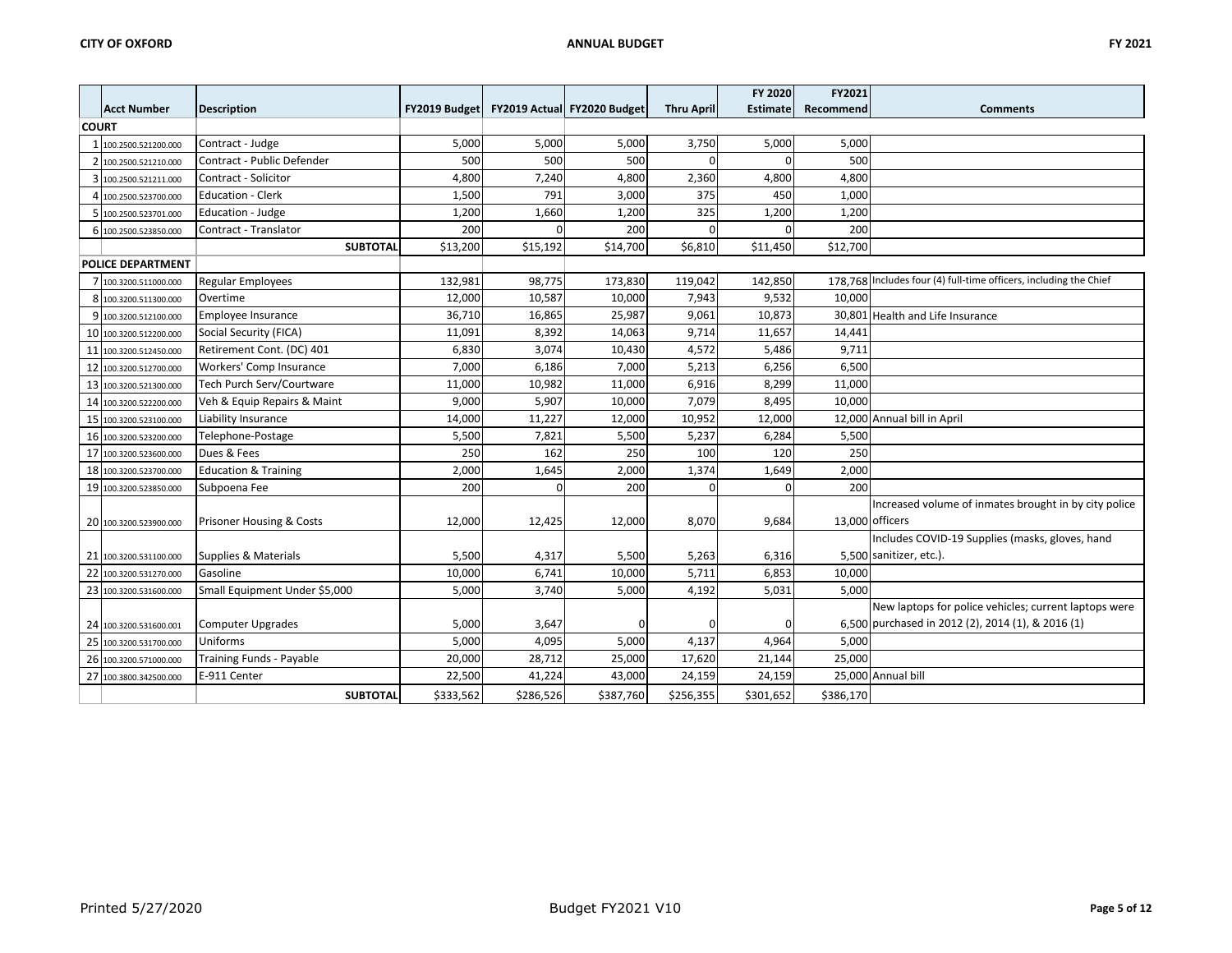|                          |                                 |                      |           |                             |                   | FY 2020         | FY2021    |                                                       |
|--------------------------|---------------------------------|----------------------|-----------|-----------------------------|-------------------|-----------------|-----------|-------------------------------------------------------|
| <b>Acct Number</b>       | Description                     | <b>FY2019 Budget</b> |           | FY2019 Actual FY2020 Budget | <b>Thru April</b> | <b>Estimate</b> | Recommend | <b>Comments</b>                                       |
| <b>STREET DEPARTMENT</b> |                                 |                      |           |                             |                   |                 |           |                                                       |
|                          |                                 |                      |           |                             |                   |                 |           | allocating 1/3 of meter reader; 3/5 of groundskeepers |
| 1 100.4200.511100.000    | <b>Regular Employees-Street</b> | 30,755               | 27,506    | 50,780                      | 20,990            | 25,188          |           | $46,641$ (2); $1/5$ refuse collection worker          |
| 2 100.4200.511300.000    | Overtime                        | 1,000                | 874       | 1,000                       | 1,138             | 1,366           | 2,000     |                                                       |
| 3 100.4200.512100.000    | <b>Employee Insurance</b>       | 5,219                | 8,689     | 15,494                      | 7,240             | 8,688           |           | 18,465 Health and Life Insurance                      |
| 4 100.4200.512200.000    | Social Security (FICA)          | 2,429                | 2,171     | 3,961                       | 1,693             | 2,031           | 3,721     |                                                       |
| 5 100.4200.512400.000    | <b>Retirement Plan Expense</b>  | 2,087                | 2,197     |                             |                   |                 |           |                                                       |
| 6 100.4200.512450.000    | Retirement Cont. (DC) 401       | 1,443                | 520       | 2,945                       | 751               | 901             | 2,798     |                                                       |
| 7 100.4200.512700.000    | Workers' Comp Insurance         | 5,400                | 2,941     | 3,500                       | 3,914             | 3,914           | 4,000     |                                                       |
| 8 100.4200.521201.000    | Professional - Engineering      | 3,000                | 2,210     | 3,000                       | 1,455             | 1,746           | 3,000     |                                                       |
| 9 100.4200.522200.000    | Veh & Equip Repairs & Maint     | 11,000               | 16,676    | 12,000                      | 7,059             | 8,470           | 12,000    |                                                       |
| 10 100.4200.523700.000   | <b>Education &amp; Training</b> | 500                  | 240       | 500                         |                   |                 | 500       |                                                       |
| 11 100.4200.523850.000   | Contract Labor                  | 12,056               | 9,559     | 13,104                      | 10,426            | 12,511          |           | 13,104 Temporary help                                 |
|                          |                                 |                      |           |                             |                   |                 |           | Includes COVID-19 Supplies (masks, gloves, hand       |
| 12 100.4200.531100.000   | Supplies & Materials            | 13,000               | 18,503    | 15,000                      | 10,788            | 12,945          |           | 15,000 sanitizer, etc.).                              |
| 13 100.4200.531270.000   | Gasoline/Diesel                 | 4,000                | 5,301     | 6,300                       | 2,085             | 2,501           | 5,500     |                                                       |
| 14 100.4200.531600.000   | Small Equipment Under \$5,000   | 1,500                | 869       | 1,500                       |                   |                 | 1,500     |                                                       |
| 15 100.4200.531700.000   | Uniforms                        | 1,800                | 1,631     | 2,500                       | 1,440             | 1,728           | 2,500     |                                                       |
| 16 100.4200.531800.000   | <b>Stormwater Management</b>    | 5,500                | 5,500     | 7,000                       | 3,500             | 7,000           |           | 5,500 KCNB Contract - \$2,000                         |
| 17 100.4200.531901.000   | <b>City Tree Removal</b>        | 30,000               | 23,100    | 30,000                      | 18,600            | 22,320          |           | 25,000 Trees continue to decline                      |
| 18 100.4200.532100.000   | <b>Sidewalks</b>                | 3,000                |           | 3,000                       | 2,352             | 2,822           | 3,000     |                                                       |
|                          | <b>SUBTOTAL</b>                 | \$133,691            | \$128,487 | \$171,584                   | \$93,430          | \$114,133       | \$164,229 |                                                       |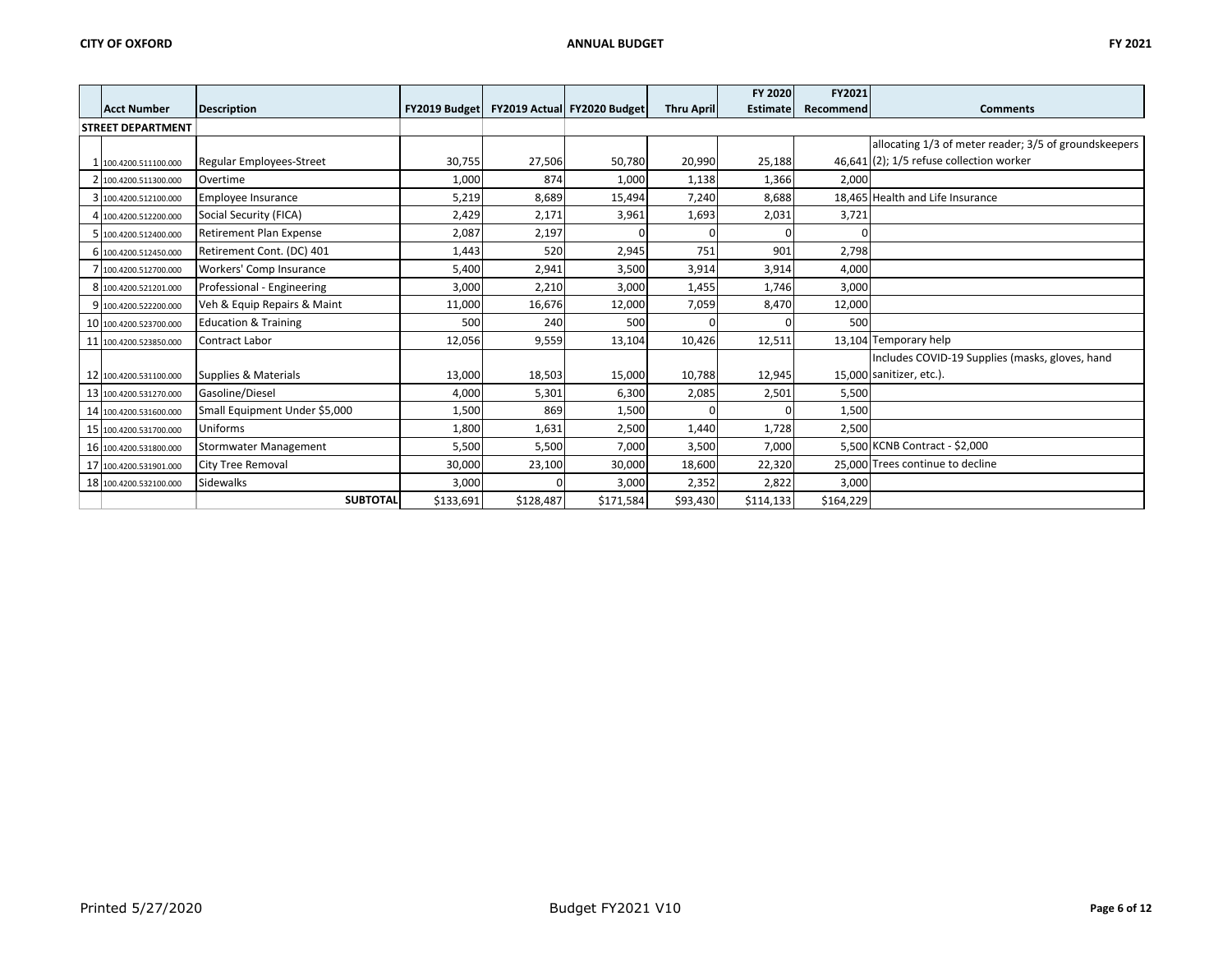|                                 |                                  |               |          |                             |                   | FY 2020         | FY2021       |                                                           |  |  |
|---------------------------------|----------------------------------|---------------|----------|-----------------------------|-------------------|-----------------|--------------|-----------------------------------------------------------|--|--|
| <b>Acct Number</b>              | <b>Description</b>               | FY2019 Budget |          | FY2019 Actual FY2020 Budget | <b>Thru April</b> | <b>Estimate</b> | Recommend    | <b>Comments</b>                                           |  |  |
| PARKS AND RECREATION DEPARTMENT |                                  |               |          |                             |                   |                 |              |                                                           |  |  |
| 1 100.6200.511100.000           | Regular Employees - Parks & Rec. | 10,515        | 7,532    | 24,882                      | 6,633             | 7,960           |              | 21,608 allocating 2/5 of groundskeepers (2)               |  |  |
| 2 100.6200.511300.000           | Overtime                         | 500           |          | 500                         |                   |                 | 500          |                                                           |  |  |
| 3 100.6200.512100.000           | Employee Insurance               | 137           | 1,152    | 7,165                       | 3,019             | 3,623           |              | 8,580 Health and Life Insurance                           |  |  |
| 4 100.6200.512200.000           | Social Security (FICA)           | 843           | 560      | 1,942                       | 508               | 609             | 1,691        |                                                           |  |  |
| 5 100.6200.512450.000           | Retirement Cont. (DC) 401        | 616           | 254      | 1,493                       | 236               | 284             | 1,296        |                                                           |  |  |
| 6 100.6200.512700.000           | Workers' Comp Insurance          | 1,000         | 358      | 500                         | 510               | 612             | 600          |                                                           |  |  |
| 7 100.6200.523850.000           | Contract Labor - Temporary Help  | 5,300         | 3,683    | 5,300                       | 5,300             | 6,359           | 5,300        |                                                           |  |  |
| 8 100.6200.521200.000           | Professional (arborist)          | 700           | 938      | 700                         | 488               | 585             | 700          |                                                           |  |  |
| 9 100.6200.522200.000           | Veh & Equip Repairs & Maint      | 1,000         |          | 1,500                       |                   |                 | 1,000        |                                                           |  |  |
|                                 |                                  |               |          |                             |                   |                 |              | Includes COVID-19 Supplies (masks, gloves, hand           |  |  |
| 10 100.6200.531100.000          | Supplies & Materials             | 2,000         | 48       | 20,000                      | 2,323             | 2,787           |              | 10,000 sanitizer, etc.).                                  |  |  |
| 11 100.6200.531200.000          | <b>Energy - Utilities</b>        |               | C        | 15,000                      | 4,547             | 5,457           |              | 10,000 Utilites for Asbury Street Park                    |  |  |
| 12 100.6200.531270.000          | Gasoline/Diesel                  | 1,400         | 949      | 1,800                       | 258               | 310             | 500          |                                                           |  |  |
| 13 100.6200.531700.000          | Uniforms                         | 650           | 653      | 1,000                       | 517               | 620             | 1,000        |                                                           |  |  |
| 14 100.6200.531600.000          | Small Equipment Under \$5,000    | 500           |          | 1,000                       |                   |                 | 1,000        |                                                           |  |  |
| 15 100.6200.531900.000          | <b>Tree Board</b>                | 9,000         | 7,291    | 9,000                       | 7,043             | 8,451           |              | 10.000 Includes expenses for Arbor Day                    |  |  |
| 16 100.6200.531910.000          | City Park and Trail Maintenance  | 10,000        | 2,578    | 35,000                      | 30,901            | 37,082          | 25,000 Park. | Includes landscape maintenance contract for Asbury Street |  |  |
|                                 | <b>SUBTOTAL</b>                  | \$44,161      | \$25,997 | \$126,781                   | \$62,282          | \$74,738        | \$98,776     |                                                           |  |  |
|                                 |                                  |               |          |                             |                   |                 |              |                                                           |  |  |
| <b>CEMETERY</b>                 |                                  |               |          |                             |                   |                 |              |                                                           |  |  |
| 17 100.4900.522200.000          | Cemetery Found. Maint. Suppl.    | 5,000         | 5,000    | 7,000                       | 7,000             | 7,000           |              | 5,000 Foundation requesting \$5,000                       |  |  |
| 18 100.4900.531900.000          | <b>Tree Removal</b>              | 5,000         | 4,800    | 5,000                       |                   | 5,000           | 5,000        |                                                           |  |  |
|                                 | <b>SUBTOTAL</b>                  | \$10,000      | \$9,800  | \$12,000                    | \$7,000           | \$12,000        | \$10,000     |                                                           |  |  |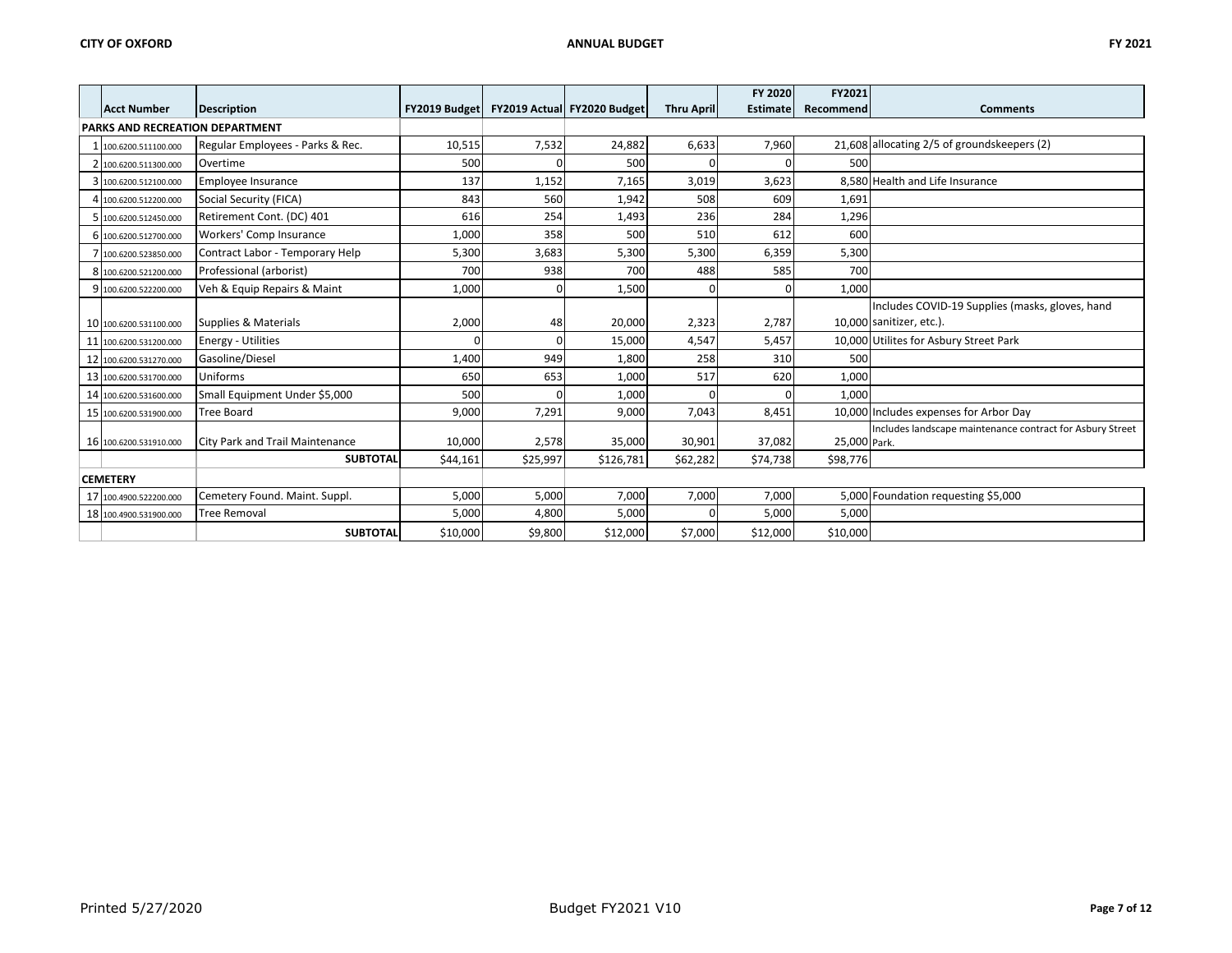|    |                                              |                                    |               |           |                             |                   | FY 2020         | FY2021       |                                                          |
|----|----------------------------------------------|------------------------------------|---------------|-----------|-----------------------------|-------------------|-----------------|--------------|----------------------------------------------------------|
|    | <b>Acct Number</b>                           | <b>Description</b>                 | FY2019 Budget |           | FY2019 Actual FY2020 Budget | <b>Thru April</b> | <b>Estimate</b> | Recommend    | <b>Comments</b>                                          |
|    | <b>WATER &amp; SEWER FUND - REVENUES</b>     |                                    |               |           |                             |                   |                 |              |                                                          |
|    |                                              |                                    |               |           |                             |                   |                 |              | Worst-case is \$70K less revenue from Oxford College     |
|    |                                              |                                    |               |           |                             |                   |                 |              | in FY21, and this budget number is \$78K less than       |
|    | 1 505.0000.344210.000                        | <b>Water Charges/Sales</b>         | 510,000       | 524,586   | 510,000                     | 478,680           | 510,000         | 446,606 FY19 |                                                          |
|    | 2 505.0000.344215.000                        | <b>Water Tap Fees</b>              | 10,000        | 16,124    | 10,000                      |                   | 10,000          | 10,000       |                                                          |
|    | 3 505.0000.344255.000                        | Sewer Charges/Sales                | 259,000       | 264,740   | 260,000                     | 219,654           | 263,585         |              | 195,000 \$263K is avg (FY17-19); 20% reduction is \$210K |
|    | 4 505.0000.344256.000                        | Sewer Tap Fees                     | 4,000         | 8,351     | 10,000                      | 475               | 10,000          | 10,000       |                                                          |
|    | 505.0000.344280.000                          | <b>Hydrant Meter</b>               | 500           | 117       | 500                         | 780               | 936             | 500          |                                                          |
|    |                                              | <b>TOTAL REVENUES</b>              | \$783,500     | \$813,918 | \$790,500                   | \$699,589         | \$794,521       | \$662,106    |                                                          |
|    | <b>WATER &amp; SEWER FUND - EXPENDITURES</b> |                                    |               |           |                             |                   |                 |              |                                                          |
|    | 6 505.4300.511100.000                        | <b>Regular Employees</b>           | 37,901        | 36,158    | 37,825                      | 31,951            | 38,341          |              | 40,734 allocating 1/3 of meter reader                    |
|    | 7 505.4300.511300.000                        | Overtime                           | 3,000         | 1,981     | 3,000                       | 2,315             | 2,778           | 3.000        |                                                          |
|    | 8 505.4300.512100.000                        | Employee Insurance                 | 12,572        | 14,274    | 11,957                      | 10,057            | 12,068          |              | 14,084 Health and Life Insurance                         |
|    | 9 505.4300.512200.000                        | Social Security (FICA)             | 3,129         | 3,490     | 3,123                       | 2,621             | 3,146           | 3,346        |                                                          |
|    | 10 505.4300.512450.000                       | Retirement Cont. (DC) 401          | 2,219         | 1,309     | 2,270                       | 1,148             | 1,378           | 2,444        |                                                          |
|    | 11 505.4300.512700.000                       | Workers' Comp Insurance            | 2,500         | 2,205     | 3,000                       | 3,654             | 4,384           | 4,000        |                                                          |
|    | 12 505.4300.521200.000                       | Legal & Professional               | 3,900         | 3,900     | 3,900                       | $\mathbf 0$       | $\Omega$        | 3,900        |                                                          |
|    | 13 505.4300.521300.000                       | Sewer Treatment Fees               | 120,000       | 133,860   | 122,000                     | 82,863            | 99,436          |              | 88,563 Reflects reduced demand for sewer treatment.      |
|    | 14 505.4300.522200.000                       | Veh & Equip Repairs & Maint        | $\Omega$      | 3,788     | $\mathbf{0}$                | $\Omega$          |                 |              | 0 Split into four accounts below:                        |
| 15 | 505.4300.522200.001                          | Service Contracts                  | 16,000        | 16,085    | 16,000                      | 12,465            | 14,958          |              | 17,000 Includes elevated tank and two lift stations      |
| 16 |                                              | <b>Building Repairs</b>            | 2,000         |           | 2,000                       | 701               | 842             | 2,000        |                                                          |
| 17 |                                              | <b>Equipment Repair and Rental</b> | 1,500         |           | 1,500                       | 496               | 595             | 1,500        |                                                          |
| 18 |                                              | Vehicle Repairs                    | 300           |           | 300                         | 2,825             | 3,391           | 300          |                                                          |
|    | 19 505.4300.523100.000                       | Liability Insurance                | 1,500         | 1,100     | 1,600                       | 909               | 1,091           |              | 1,100 Annual bill in April                               |
|    | 20 505.4300.523200.000                       | Telephone-Postage                  | 1,500         | 1,405     | 1,600                       | 819               | 983             | 1,500        |                                                          |
|    | 21 505.4300.523600.000                       | Dues & Fees                        | 1,300         | 2,294     | 1,300                       | 1,398             | 1,677           | 2,300        |                                                          |
|    | 22 505.4300.523700.000                       | <b>Education &amp; Training</b>    | 2,500         | 3,333     | 3,000                       | 1,380             | 1,656           |              | 3,400 Includes license fees                              |
|    | 23 505.4300.523850.000                       | Contract Labor                     | 25,000        | 14,222    | 20,000                      | 3,000             | 3,600           | 15,000       |                                                          |
|    |                                              |                                    |               |           |                             |                   |                 |              | Includes COVID-19 Supplies (masks, gloves, hand          |
|    | 24 505.4300.531100.000                       | Materials & Supplies               | 22,000        | 20,811    | 22,000                      | 15,652            | 18,783          |              | 22,000 sanitizer, etc.).                                 |
|    | 25 505.4300.531200.000                       | <b>Energy - Utilities</b>          | 1,900         | 2,383     | 2,500                       | 1,794             | 2,153           | 2,500        |                                                          |
|    | 26 505.4300.531270.000                       | Gasoline/Diesel                    | 4,400         | 3,623     | 4,500                       | 2,701             | 3,241           | 4.000        |                                                          |
|    | 27 505.4300.531510.000                       | Water for Resale                   | 218,000       | 191,017   | 212,000                     | 147,797           | 177,356         |              | 164,000 Reflects reduced demand for water.               |
|    | 28 505.4300.531600.000                       | Small Equipment Under \$5,000      | 3,000         | $\Omega$  | 3,000                       | $\Omega$          | $\Omega$        | 3,000        |                                                          |
|    | 29 505.4300.531700.000                       | Uniforms                           | 2,500         | 2,678     | 3,000                       | 1,978             | 2,374           | 2,800        |                                                          |
|    | 30 505.4300.561000.000                       | <b>Depreciation Expense</b>        | 180.607       | 180,610   | 215,520                     | 150,510           | 180,612         | 208,326      |                                                          |
|    |                                              |                                    |               |           |                             |                   |                 |              | Reflects an increase in uncollectible utility bill       |
|    | 31 505.4300.574000.000                       | <b>Bad Debt Expense</b>            | 7,000         | 0         | 6,000                       |                   |                 |              | 7,440 payments due to COVID-19.                          |
|    | 32 505.4300.582000.000                       | GEFA Loan Interest Payment         | 20,000        | 1,412     | 20,000                      | 3,269             | 3,923           |              | 3,750 Emory Street Sewer Project                         |
|    | 33 505.4300.579000.000                       | Contingency                        | 7,272         | $\Omega$  | 7,605                       | $\Omega$          | <sup>0</sup>    | 4,120        |                                                          |
|    |                                              | <b>TOTAL EXPENDITURES</b>          | \$703,500     | \$641,935 | \$730,500                   | \$482,304         | \$578,764       | \$626,106    |                                                          |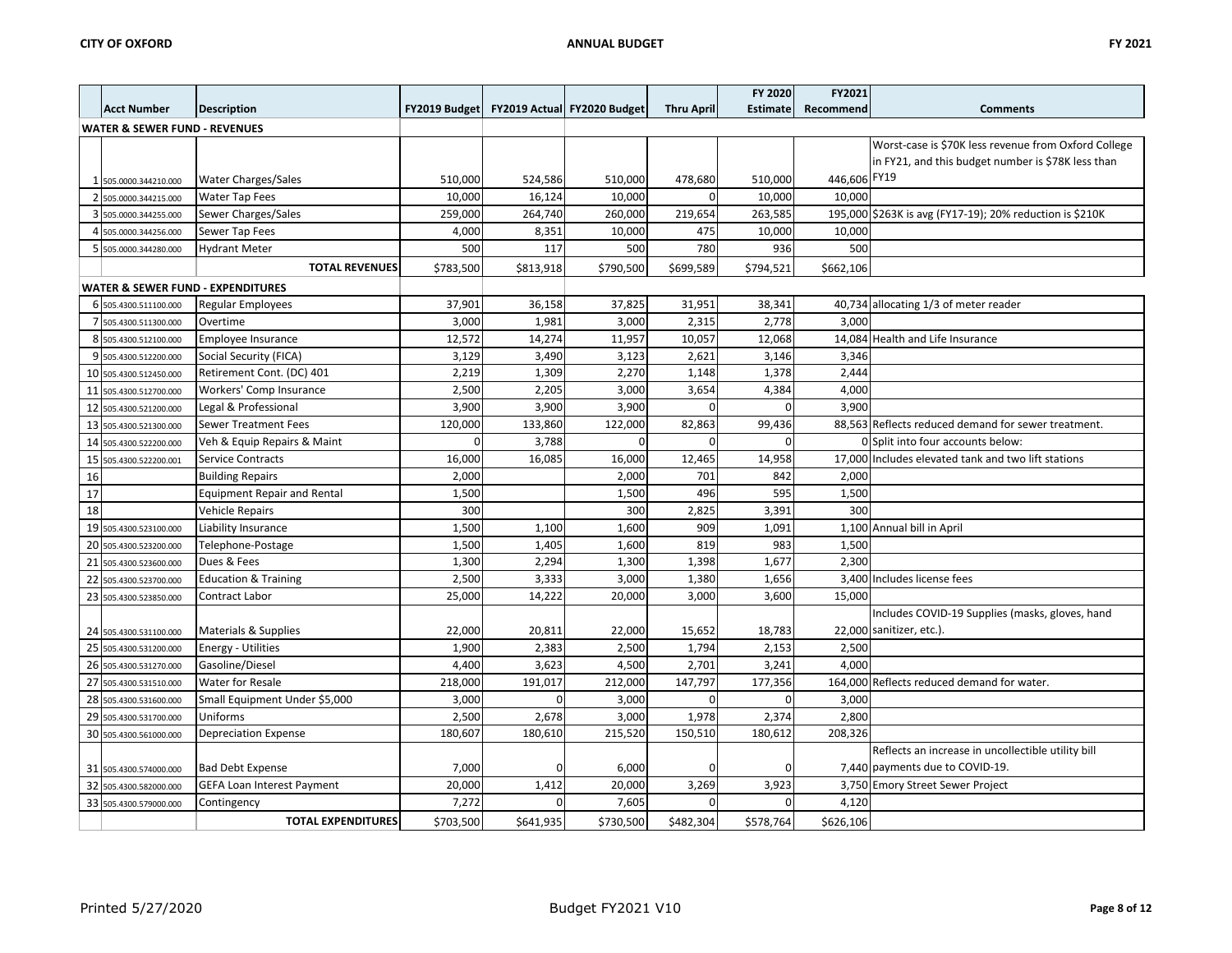|    |                                     |                                      |               |                             |             |                   | FY 2020         | FY2021       |                                                      |
|----|-------------------------------------|--------------------------------------|---------------|-----------------------------|-------------|-------------------|-----------------|--------------|------------------------------------------------------|
|    | <b>Acct Number</b>                  | <b>Description</b>                   | FY2019 Budget | FY2019 Actual FY2020 Budget |             | <b>Thru April</b> | <b>Estimate</b> | Recommend    | <b>Comments</b>                                      |
|    | <b>ELECTRIC FUND - REVENUES</b>     |                                      |               |                             |             |                   |                 |              |                                                      |
|    |                                     |                                      |               |                             |             |                   |                 |              | ECG estimate - assumes 20% capacity at Oxford        |
|    | 1 510.0000.344310.000               | <b>Electric Sales</b>                | 2,414,826     | 2,509,920                   | 2,508,672   | 2,049,191         | 2,459,030       |              | 2.049.041 College for July - December 2020           |
|    | 2 510.0000.344311.000               | Penalties After the 15th             | 105,000       | 89,078                      | 95,000      | 62,411            | 74,893          | 90.000       |                                                      |
|    | 3 510.0000.344312.000               | Service Charges                      | 6,000         | 7,330                       | 6,000       | 3,450             | 4,140           | 5,000        |                                                      |
|    | 4 510.0000.361000.000               | Interest Revenue                     | 150           | $\Omega$                    | 150         | 5                 |                 | 100          |                                                      |
|    | 5 510.0000.361001.000               | Municipal Competitive Trust Dividend | 64,260        | 7,607                       | $\Omega$    | 4,269             | 5,123           | 4,000        |                                                      |
|    | 6 510.0000.381000.000               | Other - Rebates                      | 5,000         | 1,740                       | 60,000      | 2,960             | 60,000          | 60,000 sales | Year-End Settlement from MEAG and off-systems        |
|    |                                     | <b>TOTAL REVENUES</b>                | \$2,595,236   | \$2,615,675                 | \$2,669,822 | \$2,122,286       | \$2,603,192     | \$2,208,141  |                                                      |
|    | <b>ELECTRIC FUND - EXPENDITURES</b> |                                      |               |                             |             |                   |                 |              |                                                      |
|    | 7 510.4600.511110.000               | <b>Regular Employees</b>             | 114,082       | 111,647                     | 117,236     | 97,885            | 117,462         |              | 117,900 allocating 1/3 of meter reader               |
|    | 8 510.4600.511300.000               | Overtime                             | 5,000         | 3,639                       | 5,000       | 1,551             | 1,861           | 5,000        |                                                      |
|    | 9 510.4600.512100.000               | Employee Insurance                   | 22,606        | 28,525                      | 33,543      | 18,056            | 21,667          |              | 32,867 Health and Life Insurance                     |
|    | 10 510.4600.512200.000              | Social Security (FICA)               | 9,110         | 8,566                       | 9,351       | 7,607             | 9,128           | 9,402        |                                                      |
|    | 11 510.4600.512400.000              | Retirement Plan Expense              | 35,930        | 26,136                      | 33,333      | 43,000            | 51,600          | 48,176       |                                                      |
|    | 12 510.4600.512450.000              | Retirement Cont. (DC) 401            | 536           | 158                         | 518         | 269               | 323             | 558          |                                                      |
|    | 13 510.4600.512700.000              | Workers' Comp Insurance              | 2,000         | 1,160                       | 2,000       | 1,162             | 1,395           | 2,000        |                                                      |
|    | 14 510.4600.521200.000              | <b>ECG Professional Services</b>     | 60,000        | 61,408                      | 62,000      | 51,680            | 62,016          |              | 63,000 ECG fees are shown separate from power costs. |
|    | 15 510.4600.522200.000              | Veh & Equip Repairs & Maint          | 7,200         | 8,290                       | 7,200       | 5,214             | 6,257           | 7,200        |                                                      |
|    | 16 510.4600.522201.000              | Power line Tree Trimming             | 35,000        | 34,992                      | 35,000      | $\mathbf 0$       | $\Omega$        | 35,000       |                                                      |
|    | 17 510.4600.523100.000              | Liability Insurance                  | 8,000         | 7,909                       | 9,000       | 7,499             | 8,999           |              | 8,500 Annual bill in April                           |
|    | 18 510.4600.523200.000              | Telephone-Postage                    | 8,000         | 9,028                       | 8,000       | 8,964             | 10,757          | 9,000        |                                                      |
|    | 19 510.4600.523600.000              | Dues & Fees                          | 500           | 949                         | 500         |                   | 5               | 1,000        |                                                      |
|    | 20 510.4600.523700.000              | Linemen Training                     | 8,000         | 4,462                       | 6,000       | 1,135             | 1,363           |              | 6,000 A. Ballard's apprenticeship program            |
|    | 21 510.4600.523850.000              | Contract Labor                       |               | O                           | $\Omega$    | 3,341             | 4,009           | 10,000       |                                                      |
|    | 22 510.4600.531100.000              | Supplies & Materials                 | 16,000        | 13,707                      | 16,500      | 8,151             | 9,782           | 16,000       |                                                      |
|    | 23 510.4600.531200.000              | Energy/Utilities                     | 7,000         | 7,437                       | 7,500       | 5,592             | 6,710           | 7,500        |                                                      |
|    | 24 510.4600.531270.000              | Gasoline/Diesel                      | 7,200         | 5,430                       | 6,500       | 3,972             | 4,766           | 6,500        |                                                      |
|    |                                     |                                      |               |                             |             |                   |                 |              | ECG estimate - assumes 20% capacity at Oxford        |
|    | 25 510.4600.531530.000              | <b>Electricity Purchased</b>         | 1,455,316     | 1,374,690                   | 1,419,242   | 1,167,193         | 1,400,632       |              | 1,310,948 College for July - December 2020.          |
|    | 26 510.4600.531600.000              | Small Equipment Under \$5,000        | 2,500         | 0                           | 2,500       | 856               | 1,027           | 2,500        |                                                      |
|    | 27 510.4600.531700.000              | Uniforms                             | 4,200         | 4,822                       | 5,000       | 3,453             | 4,144           | 5,000        |                                                      |
|    | 28 510.4600.541004.000              | Street Lights                        | 1,500         | 2,280                       | 2,300       | $\mathbf 0$       | $\Omega$        | 2,300        |                                                      |
|    | 510.4600.531600.001                 | Maintenance Facility Security System |               |                             |             |                   |                 |              |                                                      |
| 29 |                                     | Upgrade                              |               | O                           | 5,800       | 5,750             | 6,901           |              |                                                      |
|    | 30 510.4600.561003.000              | Depreciation                         | 89,779        | 95,380                      | 93,612      | 79,480            | 95,376          | 93,185       |                                                      |
|    |                                     |                                      |               |                             |             |                   |                 |              | Reflects an increase in uncollectible utility bill   |
|    | 31 510.4600.574000.000              | <b>Bad Debt Expense</b>              | 25,500        | 0                           | 22,500      |                   |                 |              | 27,540 payments due to COVID-19.                     |
|    | 32 510.4600.579000.000              | Contingency                          | 6,017         |                             | 9,686       | 222               | 267             | 8,066        |                                                      |
|    |                                     | <b>TOTAL EXPENDITURES</b>            | \$1,930,976   | \$1,810,615                 | \$1,919,822 | \$1,522,037       | \$1,826,445     | \$1,835,141  |                                                      |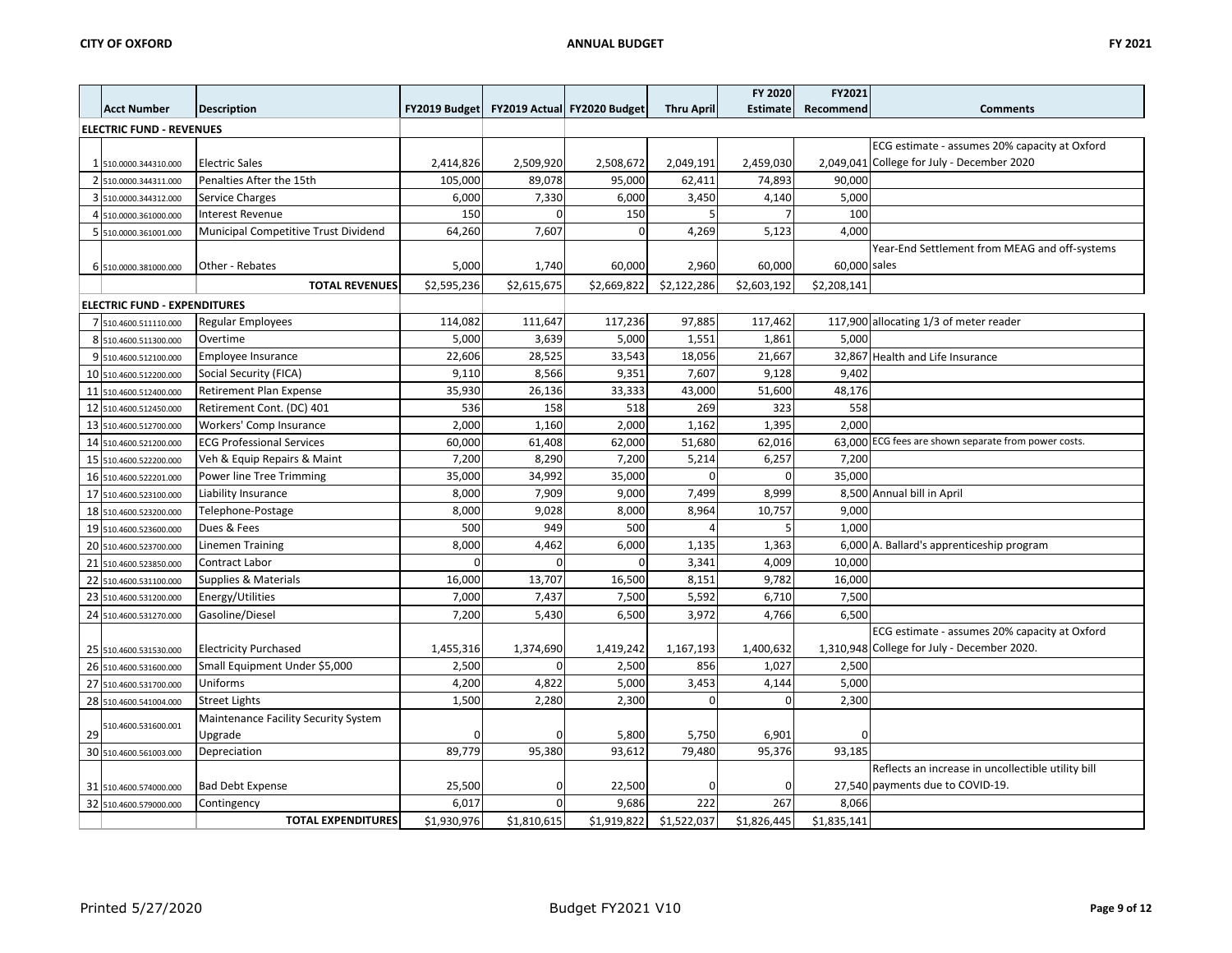|                                       |                                  |               |           |                             |                   | FY 2020         | FY2021    |                                                    |
|---------------------------------------|----------------------------------|---------------|-----------|-----------------------------|-------------------|-----------------|-----------|----------------------------------------------------|
| <b>Acct Number</b>                    | <b>Description</b>               | FY2019 Budget |           | FY2019 Actual FY2020 Budget | <b>Thru April</b> | <b>Estimate</b> | Recommend | <b>Comments</b>                                    |
| <b>SANITATION FUND - REVENUES</b>     |                                  |               |           |                             |                   |                 |           |                                                    |
| 1 540.0000.344110.000                 | <b>Refuse Collection Charges</b> | 169,050       | 169,699   | 169,050                     | 143,273           | 171,928         | 169,500   |                                                    |
| 2 540.0000.344130.000                 | Sale of Recycled Materials       | 200           | 290       | 200                         | $\Omega$          |                 | 100       |                                                    |
|                                       | <b>TOTAL REVENUES</b>            | \$169,250     | \$169,989 | \$169,250                   | \$143,273         | \$171,928       | \$169,600 |                                                    |
| <b>SANITATION FUND - EXPENDITURES</b> |                                  |               |           |                             |                   |                 |           |                                                    |
| 3 540.4300.511100.000                 | Regular Employee - Sanitation    | 24,384        | 18,569    | 20,313                      | 15,805            | 18,966          |           | 20,821 allocating 4/5 of refuse collection worker  |
| 4 540.4300.511300.000                 | Overtime                         | 500           |           | 500                         | 48                | 57              | 500       |                                                    |
| 5 540.4300.512100.000                 | Employee Insurance               | 7,595         | 1,435     | 7,165                       | 874               | 1,049           | 8,444     |                                                    |
| 6 540.4300.512200.000                 | Social Security (FICA)           | 1,904         | 1,358     | 1,592                       | 1,213             | 1,455           | 1,631     |                                                    |
| 7 540.4300.512400.000                 | Retirement Plan Expense          | 8,350         | $\Omega$  | $\Omega$                    | 0                 |                 | $\Omega$  |                                                    |
| 8 540.4300.512450.000                 | Retirement Cont. (DC) 401        | 1,300         | 599       | 813                         | 540               | 648             | 1,249     |                                                    |
| 9 540.4300.512700.000                 | Workers' Comp Insurance          | 3,250         | $\Omega$  | 500                         | 510               | 612             | 600       |                                                    |
| 10 540.4300.522110.000                | Disposal Services-Landfill Fees  | 8,000         | 7,994     | 8,000                       | 3,593             | 4,311           | 8,000     |                                                    |
| 11 540.4300.522200.000                | Vehicle & Equip Repairs & Maint  | 3,000         | 6,096     | 5,000                       | 0                 |                 | 5,000     |                                                    |
|                                       |                                  |               |           |                             |                   |                 |           | Includes COVID-19 Supplies (masks, gloves, hand    |
| 12 540.4300.531100.000                | Supplies & Materials             | 1,000         | 956       | 6,500                       | 1,163             | 1,396           |           | 6.500 sanitizer, etc.).                            |
| 13 540.4300.523580.000                | Contract Labor                   | 16,773        | 16,138    | 20,966                      | 9,906             | 11,887          |           | 20,966 Temporary help                              |
| 14 540.4300.531270.000                | Gasoline/Diesel                  | 5,000         | 1,862     | 5,000                       | 1,389             | 1,667           | 3,000     |                                                    |
| 15 540.4300.531700.000                | Uniforms                         | 1,300         | 520       | 1,000                       | 697               | 836             | 1,000     |                                                    |
| 16 540.4300.531600.000                | Small Equipment Under \$5,000    | 1,000         | $\Omega$  | 1,000                       | $\Omega$          |                 | 1,000     |                                                    |
| 17 540.4300.523100.000                | Liability Insurance              | 3,000         | $\Omega$  | 3,000                       | $\Omega$          |                 | 3,000     |                                                    |
| 18 540.4300.522111.000                | College Walk Dumpster Fees       | 6,700         | 6,096     | 6,700                       | 4,988             | 5,985           | 6.700     |                                                    |
| 19 540.4300.523581.000                | <b>Contracted Garbage Pickup</b> | 82,850        | 82,697    | 82,000                      | 62,022            | 74,427          |           | 89,000 Includes rate increase                      |
| 20 540.4300.523600.000                | Dues & Fees                      | 500           | 814       | 500                         | $\Omega$          |                 | 500       |                                                    |
|                                       |                                  |               |           |                             |                   |                 |           | Reflects an increase in uncollectible utility bill |
| 21 540.4300.574000.000                | <b>Bad Debt Expense</b>          | 800           |           | 4,300                       | $\overline{0}$    |                 |           | 4,700 payments due to COVID-19.                    |
| 22 540.4300.579000.000                | Contingency                      | 2,045         |           | 4,401                       | $\Omega$          |                 | 1,989     |                                                    |
|                                       | <b>TOTAL EXPENDITURES</b>        | \$179,250     | \$145,132 | \$179,250                   | \$102,747         | \$123,296       | \$184,600 |                                                    |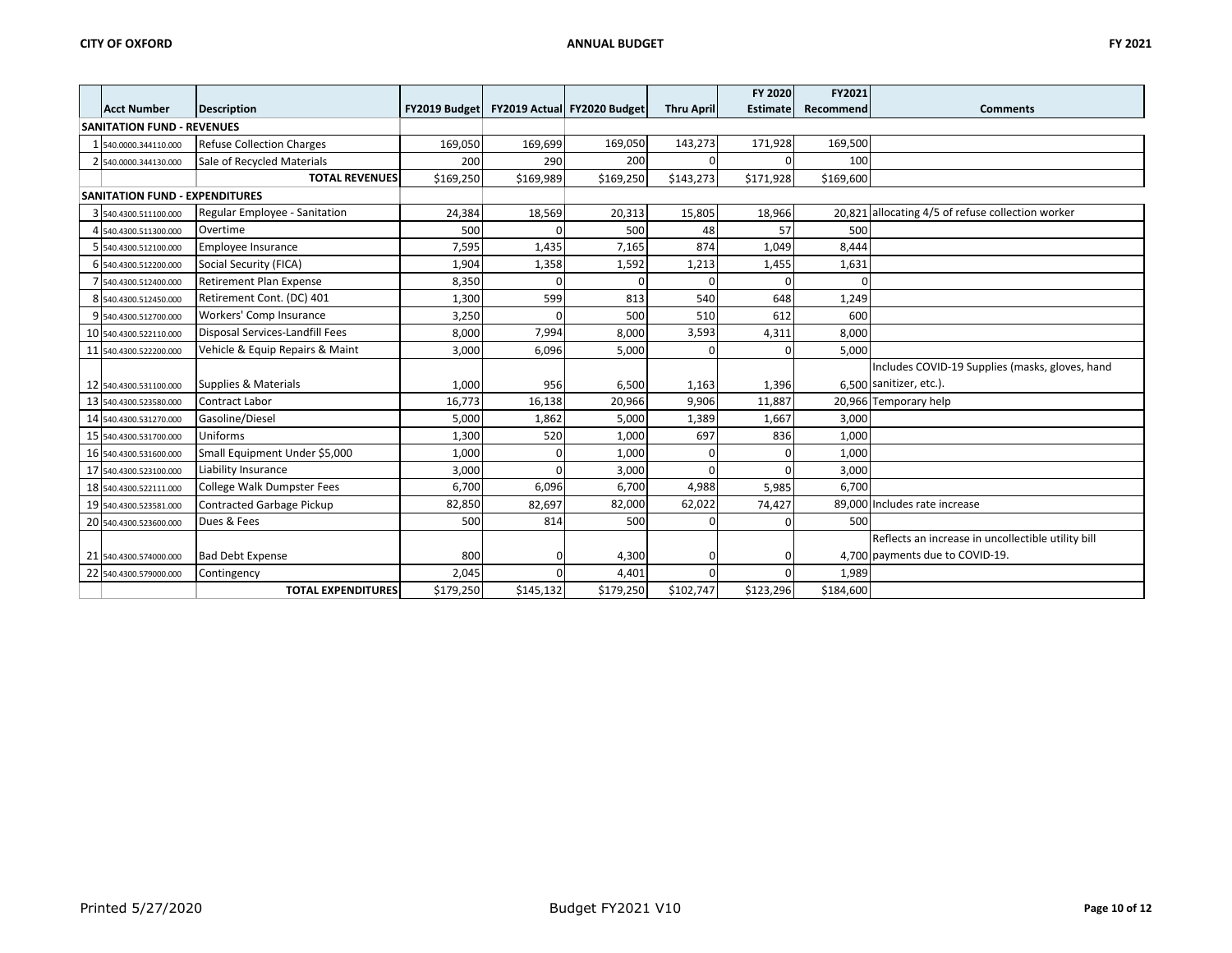Г  $\overline{\phantom{a}}$ 

|                     |                                   |               |           |                             |                   | <b>FY 2020</b>  | FY2021    |
|---------------------|-----------------------------------|---------------|-----------|-----------------------------|-------------------|-----------------|-----------|
| <b>Acct Number</b>  | Description                       | FY2019 Budget |           | FY2019 Actual FY2020 Budget | <b>Thru April</b> | <b>Estimate</b> | Recommend |
|                     | <b>General Fund</b>               |               |           |                             |                   |                 |           |
|                     | <b>Revenues</b>                   | 866,641       | 1,122,298 | 983,764                     | 989,781           | 1,143,692       | 917,843   |
|                     | Prior Year Unassigned F. Balance  | $\Omega$      |           | $\Omega$                    |                   |                 | 100,000   |
| 100.0000.391505.000 | Transfers from Water & Sewer      | 80,000        |           | 60,000                      |                   |                 | 36,000    |
| 100.0000.391510.000 | <b>Transfers from Electric</b>    | 470,000       |           | 490,000                     |                   |                 | 358,000   |
| 100.0000.391540.000 | <b>Transfers from Sanitation</b>  | $\Omega$      |           | $\Omega$                    |                   |                 |           |
|                     | <b>General Fund Revenues</b>      | 1,416,641     | 1,122,298 | 1,533,764                   | 989,781           | 1,143,692       | 1,411,843 |
|                     | <b>Expenditures</b>               |               |           |                             |                   |                 |           |
|                     | City Council                      | 53,063        | 45,254    | 56,113                      | 39,517            | 47,436          | 51,212    |
|                     | <b>General Government</b>         | 828,965       | 631,510   | 764,826                     | 519,338           | 614,973         | 688,755   |
|                     | Court                             | 13,200        | 15,192    | 14,700                      | 6,810             | 11,450          | 12,700    |
|                     | Police Department                 | 333,562       | 286,526   | 387,760                     | 256,355           | 301,652         | 386,170   |
|                     | <b>Street Department</b>          | 133,691       | 128,487   | 171,584                     | 93,430            | 114,133         | 164,229   |
|                     | Parks and Recreation Department   | 44,161        | 25,997    | 126,781                     | 62,282            | 74,738          | 98,776    |
|                     | Cemetery                          | 10,000        | 9,800     | 12,000                      | 7,000             | 12,000          | 10,000    |
| 100.9000.611350.000 | <b>Transfers to Capital Fund</b>  | $\Omega$      |           | $\Omega$                    |                   |                 |           |
|                     | <b>General Fund Expenditures</b>  | 1,416,641     | 1,142,765 | 1,533,764                   | 984,732           | 1,176,382       | 1,411,843 |
|                     | <b>General Fund BALANCE</b>       | $\mathbf 0$   | $-20,467$ | $\mathbf 0$                 | 5,049             | $-32,691$       | O         |
|                     |                                   |               |           |                             |                   |                 |           |
|                     | Water & Sewer Fund                |               |           |                             |                   |                 |           |
|                     | <b>Revenues</b>                   | 783,500       | 813,918   | 790,500                     | 699,589           | 794,521         | 662,106   |
|                     | Expenditures                      | 703,500       | 641,935   | 730,500                     | 482,304           | 578,764         | 626,106   |
| 505.9000.611003.000 | Transfers to G/F                  | 80,000        |           | 60,000                      |                   |                 | 36,000    |
| 505.9000.611350.000 | <b>Transfers to Capital Fund</b>  |               |           | $\mathbf 0$                 |                   |                 | ŋ         |
|                     | W & S Fund Expenditures           | 783,500       | 641,935   | 790,500                     | 482,304           | 578,764         | 662,106   |
|                     | W & S Fund BALANCE                | $\mathbf 0$   | 171,983   | $\mathbf 0$                 | 217,286           | 215,757         | $\Omega$  |
|                     |                                   |               |           |                             |                   |                 |           |
|                     | <b>Electric Fund</b>              |               |           |                             |                   |                 |           |
|                     | <b>Revenues</b>                   | 2,595,236     | 2,615,675 | 2,669,822                   | 2,122,286         | 2,603,192       | 2,208,141 |
|                     | <b>Expenditures</b>               | 1,930,976     | 1,810,615 | 1,919,822                   | 1,522,037         | 1,826,445       | 1,835,141 |
| 510.9000.611002.000 | Transfers to G/F                  | 470,000       |           | 490,000                     |                   |                 | 358,000   |
| 510.9000.611350.000 | <b>Transfers to Capital Fund</b>  | 120,000       |           | 250,000                     |                   |                 | O         |
| 510.9000.611008.000 | <b>Transfers to Sanitation</b>    | 10,000        |           | 10,000                      |                   |                 | 15,000    |
| 510.9000.611351.000 | Comp Trust transfer to Capital    | 64,260        |           | $\Omega$                    |                   |                 | n         |
|                     | <b>Electric Fund Expenditures</b> | 2,595,236     | 1,810,615 | 2,669,822                   | 1,522,037         | 1,826,445       | 2,208,141 |
|                     | <b>Electric Fund BALANCE</b>      | $\mathbf 0$   | 805,060   | $\mathbf 0$                 | 600,249           | 776,747         | 0         |